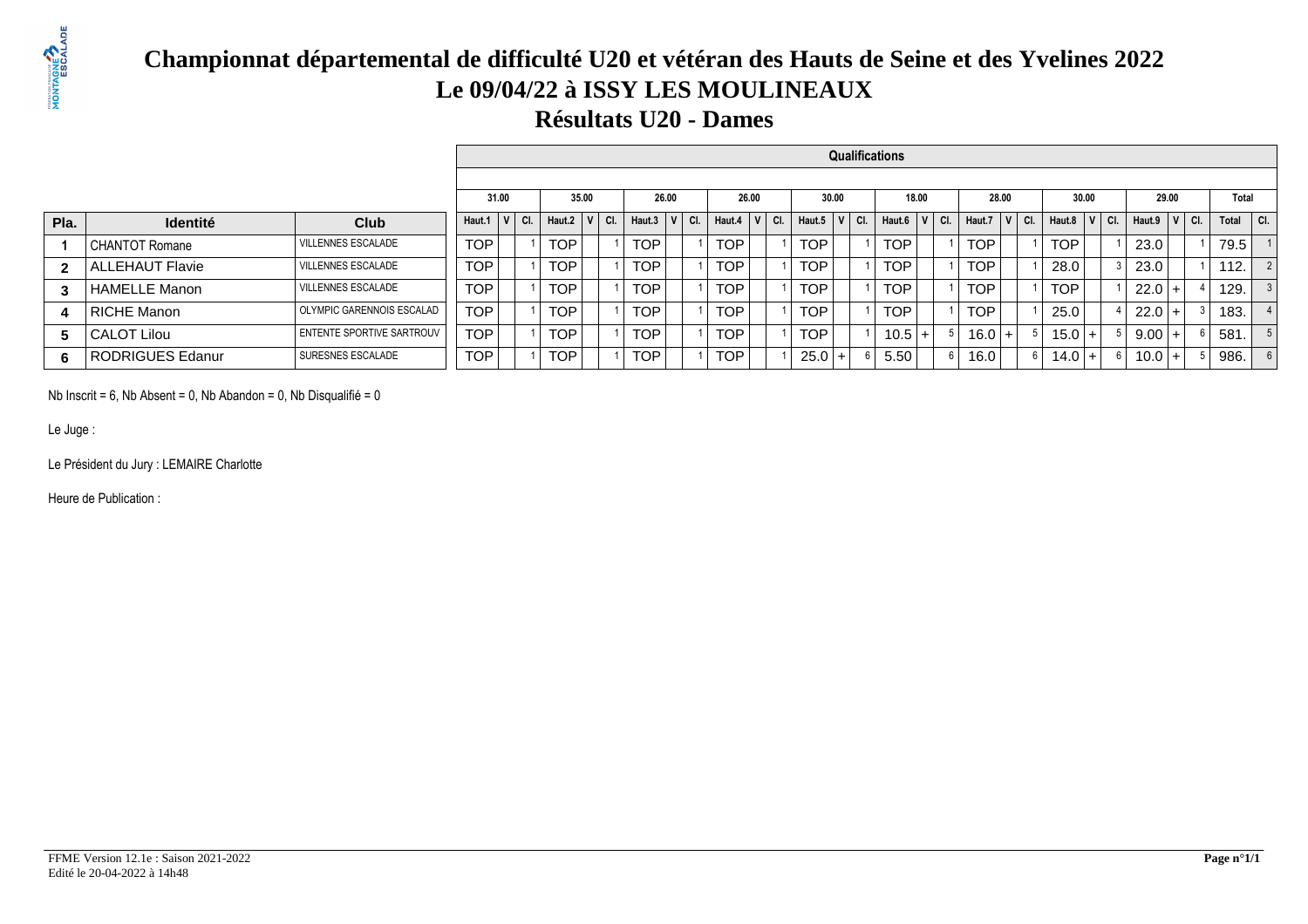### **Championnat départemental de difficulté U20 et vétéran des Hauts de Seine et des Yvelines 2022Le 09/04/22 à ISSY LES MOULINEAUX**

**Résultats U20 - Hommes**

|                |                         |                            |            |            |                 |            |              |     |            |         |    |                        |         |    |            |           |    | <b>Qualifications</b> |           |    |            |         |          |       |            |        |          |         |       |       |
|----------------|-------------------------|----------------------------|------------|------------|-----------------|------------|--------------|-----|------------|---------|----|------------------------|---------|----|------------|-----------|----|-----------------------|-----------|----|------------|---------|----------|-------|------------|--------|----------|---------|-------|-------|
|                |                         |                            |            |            |                 |            |              |     |            |         |    |                        |         |    |            |           |    |                       |           |    |            |         |          |       |            |        |          |         |       |       |
|                |                         |                            | 23.00      |            |                 | 37.00      |              |     | 26.00      |         |    | 26.00                  |         |    | 29.00      |           |    | 29.00                 |           |    | 31.00      |         |          | 22.00 |            |        | 29.00    |         | Total |       |
| Pla.           | <b>Identité</b>         | <b>Club</b>                | Haut.1     | $V$ $C$ I. |                 | Haut.2     | $\mathsf{v}$ | CI. | Haut.3     | $V$ CI. |    | Haut.4 $\vert$         | $V$ CI. |    | Haut.5     | $ V $ CI. |    | Haut.6                | $ V $ CI. |    | Haut.7     | $V$ CI. | Haut.8   |       | $V$ $C$ I. | Haut.9 |          | $V$ CI. | Total | l ci. |
|                | SAURA DEL FABBRO Jérémy | CLUB IGNYMONTAIN D'ESCALAD | <b>TOP</b> |            |                 | <b>TOP</b> |              |     | TOP        |         |    | <b>TOP</b>             |         |    | <b>TOP</b> |           |    | <b>TOP</b>            |           |    | TOP        |         | TOP      |       |            | 21.0   |          |         | 328.  |       |
| $\overline{2}$ | <b>PLOMION Baptiste</b> | LEVALLOIS SPORTING CLUB    | <b>TOP</b> |            |                 | <b>TOP</b> |              |     | <b>TOP</b> |         |    | <b>TOP</b>             |         |    | <b>TOP</b> |           |    | <b>TOP</b>            |           |    | <b>TOP</b> |         | 15.0     |       |            | 20.0   |          |         | 697.  |       |
| 3              | <b>GARCIA Tristan</b>   | CLUB IGNYMONTAIN D'ESCALAD | <b>TOP</b> |            |                 | <b>TOP</b> |              |     | <b>TOP</b> |         |    | <b>TOP</b>             |         |    | <b>TOP</b> |           |    | <b>TOP</b>            |           |    | <b>TOP</b> |         | 20.0     |       |            | 15.0   |          |         | 735.  |       |
| 4              | MATHEVON Jean Baptiste  | ADRENALINE                 | <b>TOP</b> |            |                 | <b>TOP</b> |              |     | <b>TOP</b> |         |    | <b>TOP</b>             |         |    | <b>TOP</b> |           |    | <b>TOP</b>            |           |    | <b>TOP</b> |         | 0.00     |       | 10         | 27.0   |          |         | 788.  |       |
| 5              | LARTIGAU Ugo            | <b>VILLENNES ESCALADE</b>  | <b>TOP</b> |            |                 | <b>TOP</b> |              |     | <b>TOP</b> |         |    | <b>TOP</b>             |         |    | <b>TOP</b> |           |    | <b>TOP</b>            |           |    | <b>TOP</b> |         | 14.0     |       |            | 18.0   |          |         | 929.  |       |
| 6              | <b>VIVIER Maxence</b>   | L'ESPRIT DES PICS          | <b>TOP</b> |            |                 | <b>TOP</b> |              |     | <b>TOP</b> |         |    | <b>TOP</b>             |         |    | <b>TOP</b> |           |    | 27.0                  |           |    | 24.0       |         | 9.00     |       |            | 0.00   |          |         | 4362  |       |
| $\overline{7}$ | <b>BRANCHE Mathurin</b> | <b>GRIMP'EN TETE</b>       | <b>TOP</b> |            |                 | <b>TOP</b> |              |     | <b>TOP</b> |         |    | <b>TOP</b>             |         |    | 16.0       |           | 10 | 26.0                  |           |    | 13.0       |         | $10.0$ + |       |            | 9.00   |          |         | 5146  |       |
| 8              | PINCHAUX Augustin       | ESCALADE CLUB VERSAILLES   | <b>TOP</b> |            |                 | TOP        |              |     | <b>TOP</b> |         |    | <b>TOP</b>             |         |    | <b>TOP</b> |           |    | 18.0                  |           |    | $11.0$ +   |         | 10.0     |       |            | 0.00   |          |         | 6147  |       |
| 9              | <b>COLLOT Pierre</b>    | C.S.M.E. CLAMART           | <b>TOP</b> |            |                 | <b>TOP</b> |              |     | <b>TOP</b> |         |    | <b>TOP</b>             |         |    | 25.0       | $+$       |    | 18.0                  |           |    | $16.0 +$   |         | 0.00     |       |            |        | $8.00 +$ |         | 8555  |       |
| 10             | <b>BACHELET Ewan</b>    | <b>CAMV ESCALADE</b>       | <b>TOP</b> |            |                 | <b>TOP</b> |              |     | <b>TOP</b> |         |    | <b>TOP</b>             |         |    | 15.0       |           | 12 | 9.00                  |           |    | 12.0       |         | 8.00     |       |            |        | $8.00 +$ |         | 1208  |       |
| 11             | D ALBERTO Clément       | OLYMPIC GARENNOIS ESCALAD  | <b>TOP</b> |            |                 | <b>TOP</b> |              |     | <b>TOP</b> |         |    | 12.0<br>$\overline{1}$ | 12      |    | 25.0       | $+$       |    | 18.0                  |           |    | $12.0 +$   |         | 0.00     |       |            | 0.00   |          |         | 1735  |       |
| $12 \,$        | ALOISI Come             | <b>BLOC INDOOR</b>         | 0.00       |            | 12              | <b>TOP</b> |              |     | <b>TOP</b> |         |    | 22.0<br>$+$            |         |    | 16.0       |           | 10 | 16.0                  |           |    | 0.00       | 12      | 10.0     |       |            | 0.00   |          |         | 2541  | 12    |
| 13             | JANOT DUPAS Hippolyte   | ENTENTE SPORTIVE SARTROUV  | 0.00       |            | 12 <sup>°</sup> | TOP        |              |     | 22.0       |         | 13 | Abd                    |         | 13 | Abd        |           | 13 | Abd                   |           | 13 | Abd        | 12      | Abd      |       |            | Abd    |          |         | 6286  | 13    |

Nb Inscrit = 13, Nb Absent = 0, Nb Abandon = 0, Nb Disqualifié = 0

Le Juge :

Le Président du Jury : LEMAIRE Charlotte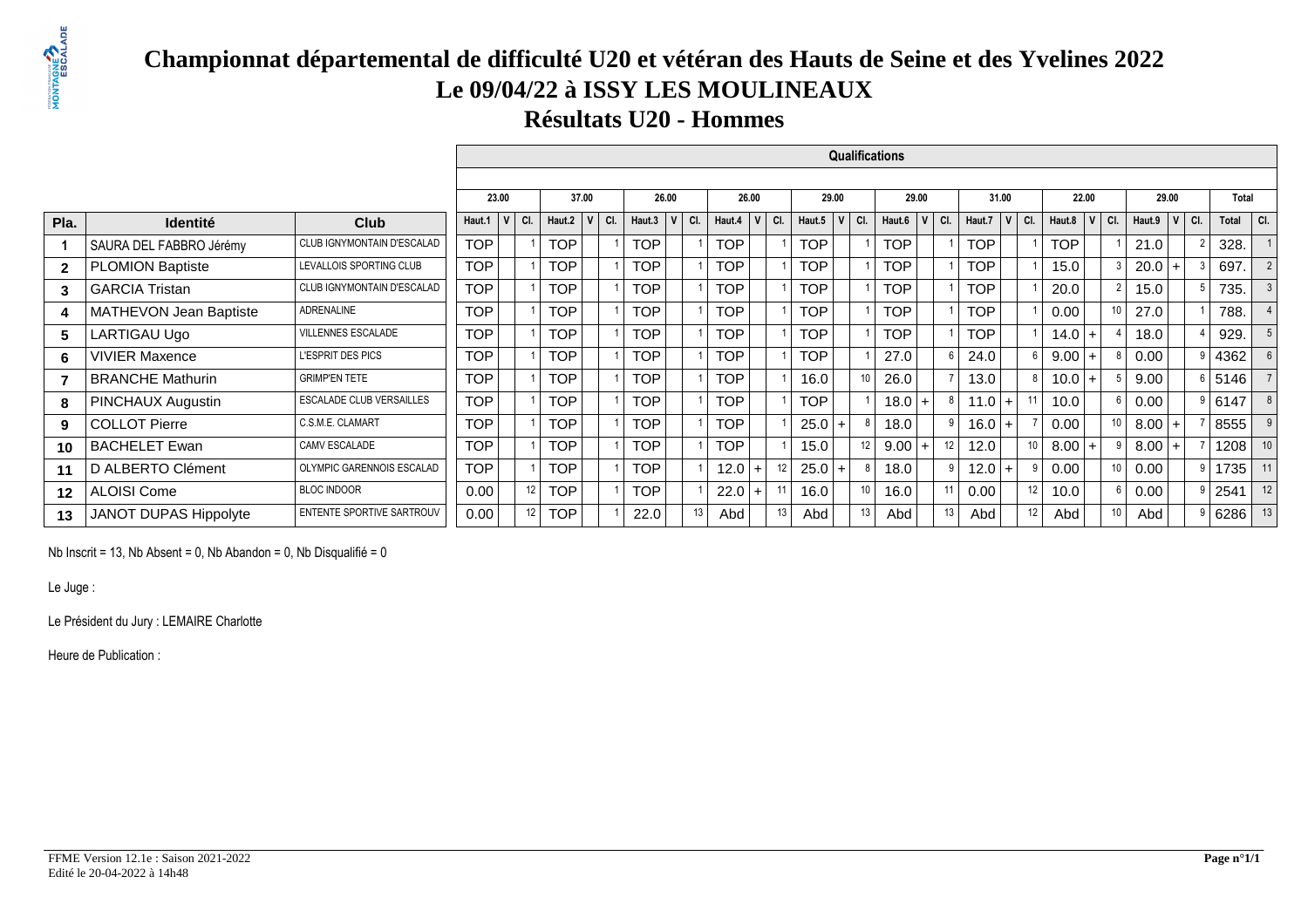#### **Championnat départemental de difficulté sénior des Hauts de Seine et des Yvelines 2022Le 09/04/22 à ISSY LES MOULINEAUXRésultats SENIOR - Dames**

 $\Box$ 

|                |                               |                                  |            |     |            |                |     |            |          |    |            |                         |    |                     |    | <b>Qualifications</b> |      |     |            |              |       |            |       |              |          |       |         |       |                  |
|----------------|-------------------------------|----------------------------------|------------|-----|------------|----------------|-----|------------|----------|----|------------|-------------------------|----|---------------------|----|-----------------------|------|-----|------------|--------------|-------|------------|-------|--------------|----------|-------|---------|-------|------------------|
|                |                               |                                  |            |     |            |                |     |            |          |    |            |                         |    |                     |    |                       |      |     |            |              |       |            |       |              |          |       |         |       |                  |
|                |                               |                                  | 31.00      |     | 35.00      |                |     | 26.00      |          |    | 26.00      |                         |    | 30.00               |    | 18.00                 |      |     | 26.00      |              |       |            | 30.00 |              |          | 29.00 |         | Total |                  |
| Pla.           | <b>Identité</b>               | Club                             | Haut.1     | CI. | Haut.2     | V <sub>1</sub> | CI. | Haut.3     | V<br>CI. |    | Haut.4     | $\mathsf{v}$<br>$ $ CI. |    | $ v $ CI.<br>Haut.5 |    | Haut.6                |      | CI. | Haut.7     | $\mathsf{v}$ | l ci. | Haut.8     |       | $V$ $C$ I.   | Haut.9   |       | $ $ CI. | Total | $ $ CI.          |
|                | <b>HAMELLE Manon</b>          | <b>VILLENNES ESCALADE</b>        | <b>TOP</b> |     | <b>TOP</b> |                |     | <b>TOP</b> |          |    | <b>TOP</b> |                         |    | <b>TOP</b>          |    | <b>TOP</b>            |      |     | <b>TOP</b> |              |       | <b>TOP</b> |       |              | 22.0     |       |         | 574.  |                  |
| $\overline{2}$ | <b>THAUVIN Salome</b>         | <b>ESCALADE CLUB VERSAILLES</b>  | <b>TOP</b> |     | <b>TOP</b> |                |     | <b>TOP</b> |          |    | <b>TOP</b> |                         |    | <b>TOP</b>          |    | 11.0                  |      |     | <b>TOP</b> |              |       | 25.0       |       |              | 23.0     |       |         | 1016  |                  |
| 3              | PELEE DE SAINT MAURICE L      | SURESNES ESCALADE                | <b>TOP</b> |     | <b>TOP</b> |                |     | <b>TOP</b> |          |    | <b>TOP</b> |                         |    | <b>TOP</b>          |    | <b>TOP</b>            |      |     | <b>TOP</b> |              |       | 25.0       |       |              | $19.0 +$ |       |         | 1202  |                  |
| 4              | <b>BACOT Marjolaine</b>       | <b>GRIMP'FORTH</b>               | <b>TOP</b> |     | <b>TOP</b> |                |     | <b>TOP</b> |          |    | <b>TOP</b> |                         |    | <b>TOP</b>          |    | <b>TOP</b>            |      |     | 16.0       |              |       | $15.0 +$   |       |              | $12.0 +$ |       |         | 4581  |                  |
| 5              | <b>JANOT DUPAS Valere</b>     | <b>ENTENTE SPORTIVE SARTROUV</b> | <b>TOP</b> |     | <b>TOP</b> |                |     | <b>TOP</b> |          |    | <b>TOP</b> |                         |    | <b>TOP</b>          |    | 9.00                  |      |     | <b>TOP</b> |              |       | 24.0       |       |              | 12.0     |       |         | 5044  |                  |
| 6              | <b>VABOIS Julie</b>           | <b>GRIMP'FORTH</b>               | <b>TOP</b> |     | <b>TOP</b> |                |     | <b>TOP</b> |          |    | <b>TOP</b> |                         |    | <b>TOP</b>          |    | 11.0                  |      |     | 17.0       | $+$          |       | 12.0       |       |              | $19.0 +$ |       |         | 5510  |                  |
| $\overline{7}$ | <b>CALOT Lilou</b>            | <b>ENTENTE SPORTIVE SARTROUV</b> | <b>TOP</b> |     | <b>TOP</b> |                |     | <b>TOP</b> |          |    | <b>TOP</b> |                         |    | <b>TOP</b>          |    | $10.5$ +              |      |     | 16.0       | $+$          |       | 15.0       |       |              | $9.00 +$ |       |         | 9872  |                  |
| 8              | <b>RENARD Laurine</b>         | <b>ESCALADE CLUB VERSAILLES</b>  | <b>TOP</b> |     | <b>TOP</b> |                |     | <b>TOP</b> |          |    | <b>TOP</b> |                         |    | <b>TOP</b>          |    | 11.0                  |      |     | 16.0       |              |       | 12.0       |       | 12           | 10.0     |       | 9 I     | 1424  |                  |
| 9              | <b>MARTIN Agathe</b>          | <b>TEAM VERTICAL'ART</b>         | <b>TOP</b> |     | <b>TOP</b> |                |     | <b>TOP</b> |          |    | <b>TOP</b> |                         |    | <b>TOP</b>          |    | 10.0                  |      | 10  | 16.0       |              |       | 15.0       |       |              | $11.0 +$ |       |         | 1442  |                  |
| 10             | <b>HEIDERSCHEID Julie</b>     | LEVALLOIS SPORTING CLUB          | <b>TOP</b> |     | <b>TOP</b> |                |     | <b>TOP</b> |          |    | <b>TOP</b> |                         |    | 25.0                | 13 | $10.5$ +              |      |     | 16.0       |              | 8 I   | 14.0       |       | $\mathbf{9}$ | 12.0     |       |         | 1702  | 10 <sup>10</sup> |
| 11             | <b>GUIOT Lorine</b>           | <b>VILLENNES ESCALADE</b>        | <b>TOP</b> |     | <b>TOP</b> |                |     | <b>TOP</b> |          |    | <b>TOP</b> |                         |    | <b>TOP</b>          |    | $5.50$ +              |      | 15  | 16.0       | $+$          |       | 12.0       |       | 12           | 9.00     |       |         | 2182  | 11               |
| $12 \,$        | <b>BOUTTES-MAUHOURAT Nath</b> | <b>ISSY ESCALADE</b>             | <b>TOP</b> |     | <b>TOP</b> |                |     | <b>TOP</b> |          |    | <b>TOP</b> |                         |    | <b>TOP</b>          |    | 10.5                  |      |     | 16.0       |              |       | 12.0       |       |              | 0.00     |       |         | 2588  | 12               |
| 13             | <b>MOUQUET Esther</b>         | LEVALLOIS SPORTING CLUB          | <b>TOP</b> |     | <b>TOP</b> |                |     | <b>TOP</b> |          |    | <b>TOP</b> |                         |    | 26.0                | 12 | 5.50                  | $+1$ | 15  | 16.0       |              |       | 12.0       |       |              | 9.00     |       |         | 3524  | 13               |
| 14             | <b>GARZON HEREDIA Alicia</b>  | CLUB ESCALADE ASNIERES SU        | <b>TOP</b> |     | <b>TOP</b> |                |     | <b>TOP</b> |          |    | <b>TOP</b> |                         |    | 25.0                | 13 | 6.50                  |      | 14  | $15.0 +$   |              |       | 15.0       |       |              | 7.00     |       |         | 3841  | 14               |
| 15             | <b>JOSSEAUME Laurine</b>      | <b>GRIMP'EN TETE</b>             | <b>TOP</b> |     | <b>TOP</b> |                |     | <b>TOP</b> |          |    | <b>TOP</b> |                         |    | 22.0                | 15 | 8.00                  |      | 12  | 10.0       | $+$          |       | 10.0       |       | 16 I         | 7.00     |       |         | 5853  | 15               |
| 16             | <b>ZALMANSKI Audrey</b>       | <b>L'ESPRIT DES PICS</b>         | <b>TOP</b> |     | <b>TOP</b> |                |     | <b>TOP</b> |          |    | 7.00       |                         | 16 | 21.0<br>$\ddot{}$   | 16 | 7.00                  |      | 13  | 15.0       |              | 15    | 10.0       |       | 15           | 0.00     |       |         | 9223  | 16               |
| 17             | <b>BRUNIER Livia</b>          | ASPALA ANTONY ESCALADE           | <b>TOP</b> |     | TOP.       |                |     | 9.00       |          | 17 | 3.00       |                         | 17 | 6.00<br>$\ddot{+}$  |    | 2.00                  |      |     | 8.00       |              |       | 8.00       |       |              | 6.00     |       | 15      | 1712  | 17               |

Nb Inscrit = 17, Nb Absent = 0, Nb Abandon = 0, Nb Disqualifié =  $0$ 

Le Juge :

Le Président du Jury : LEMAIRE Charlotte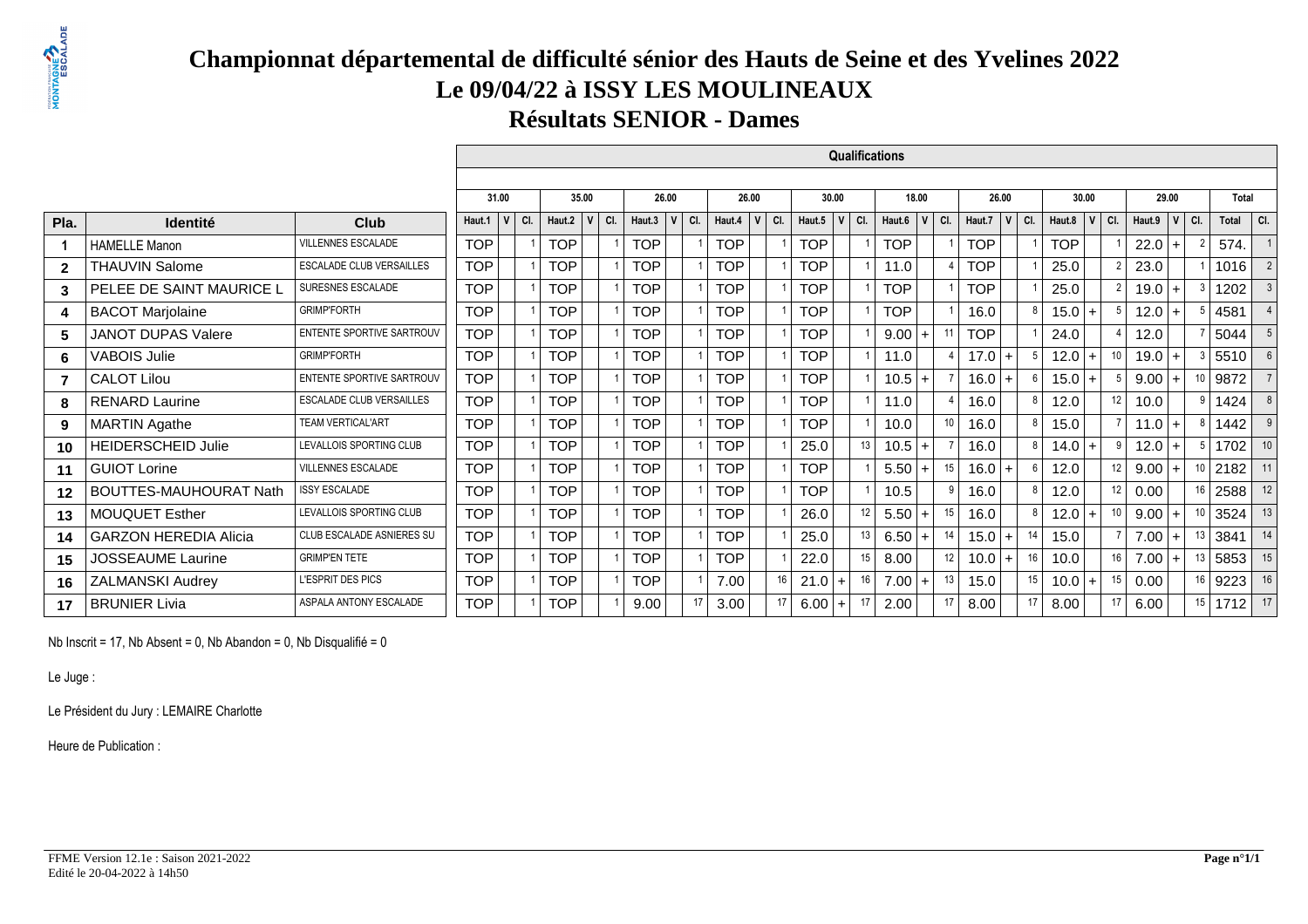#### **Championnat départemental de difficulté sénior des Hauts de Seine et des Yvelines 2022Le 09/04/22 à ISSY LES MOULINEAUXRésultats SENIOR - Hommes**

 $\sim$ 

|                |                               |                                  |            |                     |                  |       |     |              |     |            |                     |              |     | Qualifications |     |            |           |            |       |               |            |              |                 |                |                 |
|----------------|-------------------------------|----------------------------------|------------|---------------------|------------------|-------|-----|--------------|-----|------------|---------------------|--------------|-----|----------------|-----|------------|-----------|------------|-------|---------------|------------|--------------|-----------------|----------------|-----------------|
|                |                               |                                  |            |                     |                  |       |     |              |     |            |                     |              |     |                |     |            |           |            |       |               |            |              |                 |                |                 |
|                |                               |                                  | 23.00      |                     |                  | 37.00 |     | 26.00        |     |            | 26.00               | 29.00        |     | 29.00          |     |            | 31.00     |            | 22.00 |               |            | 29.00        |                 | Total          |                 |
| Pla.           | Identité                      | <b>Club</b>                      | Haut.1     | $\mathsf{V}$<br>CI. | Haut.2 $\vert$ V |       | CI. | Haut.3 $ V $ | CI. | Haut.4     | $\mathsf{I}$<br>CI. | Haut.5 $ V $ | CI. | Haut.6 $ V $   | CI. | Haut.7     | v <br>CI. | Haut.8     | V     | CI.           | Haut.9     | $\mathsf{v}$ | CI.             | Total          | CI.             |
| $\mathbf 1$    | <b>VALFREDINI Antonin</b>     | <b>TEAM VERTICAL'ART</b>         | <b>TOP</b> |                     | <b>TOP</b>       |       |     | <b>TOP</b>   |     | <b>TOP</b> |                     | <b>TOP</b>   |     | <b>TOP</b>     |     | <b>TOP</b> |           | <b>TOP</b> |       |               | <b>TOP</b> |              |                 | 1203           |                 |
| $\overline{2}$ | <b>BLOUIN Jimmy</b>           | <b>GRIMP'FORTH</b>               | <b>TOP</b> |                     | <b>TOP</b>       |       |     | <b>TOP</b>   |     | <b>TOP</b> |                     | <b>TOP</b>   |     | <b>TOP</b>     |     | <b>TOP</b> |           | 20.0       |       | $\mathcal{P}$ | 21.0       | $+$          | 3               | 3404           | 2               |
| 3              | <b>LANTONNET Nathan</b>       | <b>ESCALADE CLUB VERSAILLES</b>  | <b>TOP</b> |                     | <b>TOP</b>       |       |     | <b>TOP</b>   |     | <b>TOP</b> |                     | <b>TOP</b>   |     | <b>TOP</b>     |     | <b>TOP</b> |           | 15.0       |       | 9             | 24.0       | $\ddot{}$    | $\overline{2}$  | 5246           |                 |
| 4              | <b>GRIS Alexis</b>            | CLUB IGNYMONTAIN D'ESCALAD       | <b>TOP</b> |                     | <b>TOP</b>       |       |     | <b>TOP</b>   |     | <b>TOP</b> |                     | <b>TOP</b>   |     | <b>TOP</b>     |     | <b>TOP</b> |           | 16.0       | $+$   |               | 21.0       | $\ddot{}$    | 3               | 6368           |                 |
| 5              | <b>BICHON REYNAUD Gabriel</b> | <b>AGRIPPINE</b>                 | <b>TOP</b> |                     | <b>TOP</b>       |       |     | <b>TOP</b>   |     | <b>TOP</b> |                     | <b>TOP</b>   |     | <b>TOP</b>     |     | <b>TOP</b> |           | 19.0       | $+$   | -3            | 15.0       |              |                 | 10 6592        |                 |
| 6              | <b>MOUSTY Nicolas</b>         | <b>CLUB ESCALADE ASNIERES SU</b> | <b>TOP</b> |                     | <b>TOP</b>       |       |     | <b>TOP</b>   |     | <b>TOP</b> |                     | <b>TOP</b>   |     | <b>TOP</b>     |     | <b>TOP</b> |           | 19.0       |       |               | 20.0       | $+$          |                 | 6754           | $6\overline{6}$ |
| $\overline{7}$ | <b>SOUPEY Nils</b>            | ASPALA ANTONY ESCALADE           | <b>TOP</b> |                     | <b>TOP</b>       |       |     | <b>TOP</b>   |     | <b>TOP</b> |                     | <b>TOP</b>   |     | <b>TOP</b>     |     | <b>TOP</b> |           | $15.0 +$   |       |               | 21.0       |              | 6               | 8338           |                 |
| 8              | <b>CARBONNE Thomas</b>        | CLUB IGNYMONTAIN D'ESCALAD       | <b>TOP</b> |                     | <b>TOP</b>       |       |     | <b>TOP</b>   |     | <b>TOP</b> |                     | <b>TOP</b>   |     | <b>TOP</b>     |     | <b>TOP</b> |           | 19.0       |       |               | 12.0       |              |                 | 14 9721        | 8               |
| 9              | <b>HUERTAS Nicolas</b>        | ASPALA ANTONY ESCALADE           | <b>TOP</b> |                     | <b>TOP</b>       |       |     | <b>TOP</b>   |     | <b>TOP</b> |                     | <b>TOP</b>   |     | <b>TOP</b>     |     | <b>TOP</b> |           | 15.0       |       | 9             | 19.0       |              |                 | 8 1049         | $\overline{9}$  |
| 10             | <b>DECOUX Louis Marie</b>     | SEVR'ESCALADE - DYNAMIC SE       | <b>TOP</b> |                     | <b>TOP</b>       |       |     | <b>TOP</b>   |     | <b>TOP</b> |                     | <b>TOP</b>   |     | <b>TOP</b>     |     | 29.0       | 19        | $17.0 +$   |       | -6            | 18.0       |              |                 | 9 1250         | $10$            |
| 11             | <b>CHANTOT Mathieu</b>        | <b>VILLENNES ESCALADE</b>        | <b>TOP</b> |                     | <b>TOP</b>       |       |     | <b>TOP</b>   |     | <b>TOP</b> |                     | <b>TOP</b>   |     | <b>TOP</b>     |     | <b>TOP</b> |           | 0.00       |       | 28            | 21.0       | $\ddot{}$    | 3               | 1361           | 11              |
| 12             | <b>MENEGAT Guillaume</b>      | SURESNES ESCALADE                | <b>TOP</b> |                     | <b>TOP</b>       |       |     | <b>TOP</b>   |     | <b>TOP</b> |                     | <b>TOP</b>   |     | <b>TOP</b>     |     | <b>TOP</b> |           | $11.0$ +   |       | 11            | 12.0       |              | 14              | 1519           | 12              |
| 13             | <b>BAZONNET Bastien</b>       | <b>VILLENNES ESCALADE</b>        | <b>TOP</b> |                     | <b>TOP</b>       |       |     | <b>TOP</b>   |     | <b>TOP</b> |                     | <b>TOP</b>   |     | <b>TOP</b>     |     | <b>TOP</b> |           | $10.0$ +   |       | 14            | 14.0       | $+$          | 11 <sup>1</sup> | 1657           | 13              |
| 14             | JEAN Jérémy                   | <b>VILLENNES ESCALADE</b>        | <b>TOP</b> |                     | <b>TOP</b>       |       |     | <b>TOP</b>   |     | <b>TOP</b> |                     | <b>TOP</b>   |     | <b>TOP</b>     |     | <b>TOP</b> |           | 11.0       |       | 12            | 11.0       |              | 17 <sup>1</sup> | 1830           | 14              |
| 15             | <b>MARZOLI Raphael</b>        | <b>VILLENNES ESCALADE</b>        | <b>TOP</b> |                     | <b>TOP</b>       |       |     | <b>TOP</b>   |     | <b>TOP</b> |                     | <b>TOP</b>   |     | <b>TOP</b>     |     | <b>TOP</b> |           | 10.0       |       | 20            | 14.0       |              |                 | $13 \mid 2035$ | 15              |
| 16             | <b>MASCRE Valentin</b>        | CLUB ESCALADE ASNIERES SU        | <b>TOP</b> |                     | <b>TOP</b>       |       |     | <b>TOP</b>   |     | <b>TOP</b> |                     | <b>TOP</b>   |     | <b>TOP</b>     |     | <b>TOP</b> |           | 10.0       | $+$   | 14            | 9.00       | $+$          | 26              | 2516           | 16              |
| 17             | <b>CHARIOT Thomas</b>         | ENTENTE SPORTIVE SARTROUV        | <b>TOP</b> |                     | <b>TOP</b>       |       |     | <b>TOP</b>   |     | <b>TOP</b> |                     | <b>TOP</b>   |     | <b>TOP</b>     |     | 0.00       | 35        | 11.0       |       | 12            | 14.0       | $+$          | 11              | 2789           | 17              |
| 18             | <b>LEBRUN Sébastien</b>       | <b>BLOC INDOOR</b>               | <b>TOP</b> |                     | <b>TOP</b>       |       |     | 15.0         | 33  | <b>TOP</b> |                     | <b>TOP</b>   |     | <b>TOP</b>     |     | <b>TOP</b> |           | 10.0       | $+$   | 14            | 11.0       | $+$          | 16              | 2808           | 18              |
| 19             | <b>LACAL Hadrien</b>          | LEVALLOIS SPORTING CLUB          | <b>TOP</b> |                     | <b>TOP</b>       |       |     | <b>TOP</b>   |     | <b>TOP</b> |                     | <b>TOP</b>   |     | <b>TOP</b>     |     | <b>TOP</b> |           | 10.0       |       | 20            | 9.00       |              | 28              | 3039           | 19              |
| 20             | <b>JEANJACQUOT Remi</b>       | A.L.J ESCALADE                   | <b>TOP</b> |                     | <b>TOP</b>       |       |     | <b>TOP</b>   |     | <b>TOP</b> |                     | <b>TOP</b>   |     | <b>TOP</b>     |     | 24.0       | 21        | $10.0$ +   |       | 14            | 11.0       |              | 17 <sup>1</sup> | 3126           | 20              |
| 21             | <b>CREVOISIER Thomas</b>      | LEVALLOIS SPORTING CLUB          | <b>TOP</b> |                     | <b>TOP</b>       |       |     | <b>TOP</b>   |     | <b>TOP</b> |                     | <b>TOP</b>   |     | <b>TOP</b>     |     | 23.0       | 22        | $10.0 +$   |       | 14            | 11.0       |              | 17              | 3199           | 21              |
| 22             | <b>OLIVIER Thomas</b>         | ENTENTE SPORTIVE SARTROUV        | <b>TOP</b> |                     | <b>TOP</b>       |       |     | <b>TOP</b>   |     | <b>TOP</b> |                     | 15.0<br>$+$  | 33  | <b>TOP</b>     |     | <b>TOP</b> |           | 0.00       |       | 28            | 10.0       |              | 22              | 5160           | 22              |
| 23             | <b>BORDIER Romain</b>         | SURESNES ESCALADE                | <b>TOP</b> |                     | <b>TOP</b>       |       |     | <b>TOP</b>   |     | <b>TOP</b> |                     | <b>TOP</b>   |     | <b>TOP</b>     |     | 19.0       | 24        | 0.00       |       | 28            | 10.0       |              | 22              | 5300           | 23              |
| 24             | <b>GOMES Denis</b>            | ESCALADE CLUB VERSAILLES         | <b>TOP</b> |                     | <b>TOP</b>       |       |     | <b>TOP</b>   |     | <b>TOP</b> |                     | <b>TOP</b>   |     | <b>TOP</b>     |     | 21.0       | 23        | 0.00       |       | 28            | 9.00       |              | 28              | 5704           | 24              |
| 25             | <b>GARDETTE Julien</b>        | <b>ESCALADE CLUB VERSAILLES</b>  | <b>TOP</b> |                     | <b>TOP</b>       |       |     | <b>TOP</b>   |     | <b>TOP</b> |                     | <b>TOP</b>   |     | 25.0           | 25  | 24.0       | 20        | 0.00       |       | 28            | 11.0       |              | 17              | 6068           | 25              |
| 26             | <b>DORIGO Sébastien</b>       | ASPALA ANTONY ESCALADE           | <b>TOP</b> |                     | <b>TOP</b>       |       |     | <b>TOP</b>   |     | <b>TOP</b> |                     | <b>TOP</b>   |     | 21.0           | 27  | 14.0       | 30        | 10.0       |       | 20            | 10.0       |              |                 | $22$ 7147      | 26              |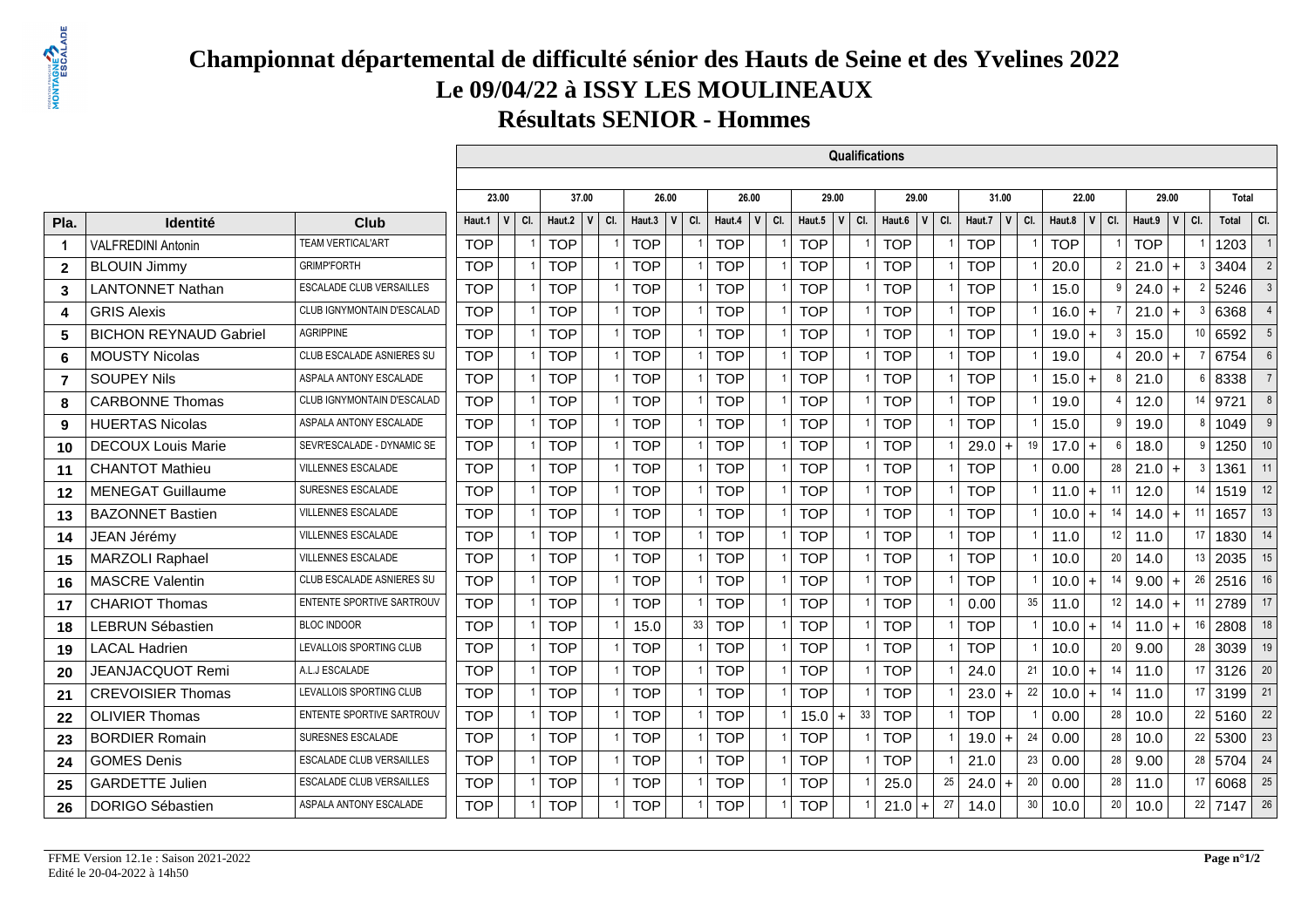#### **Championnat départemental de difficulté sénior des Hauts de Seine et des Yvelines 2022Le 09/04/22 à ISSY LES MOULINEAUXRésultats SENIOR - Hommes**

|                 |                          |                                 |            |                     |                  |  |                  |    |            |           |                  |     | <b>Qualifications</b> |    |          |         |    |                  |     |                 |              |       |      |                        |         |
|-----------------|--------------------------|---------------------------------|------------|---------------------|------------------|--|------------------|----|------------|-----------|------------------|-----|-----------------------|----|----------|---------|----|------------------|-----|-----------------|--------------|-------|------|------------------------|---------|
|                 |                          |                                 |            |                     |                  |  |                  |    |            |           |                  |     |                       |    |          |         |    |                  |     |                 |              |       |      |                        |         |
|                 |                          |                                 |            | 23.00               | 37.00            |  | 26.00            |    | 26.00      |           | 29.00            |     | 29.00                 |    | 31.00    |         |    | 22.00            |     |                 |              | 29.00 |      | Total                  |         |
| Pla.            | <b>Identité</b>          | <b>Club</b>                     | Haut.1     | $\mathsf{V}$<br>CI. | Haut.2 $ V $ Cl. |  | Haut.3 $ V $ Cl. |    | Haut.4     | $ V $ CI. | Haut.5 $ V $ Cl. |     | Haut.6 $ V $ Cl.      |    | Haut.7   | $V$ CI. |    | Haut.8 $ V $ Cl. |     |                 | Haut.9 $ V $ |       | CI.  | Total                  | $ $ CI. |
| 27              | <b>LAROCHE Maxime</b>    | A.L.J ESCALADE                  | TOP.       |                     | TOP              |  | <b>TOP</b>       |    | <b>TOP</b> |           | <b>TOP</b>       |     | 25.0                  | 25 | 19.0     |         | 24 | 0.00             |     | 28              | 10.0         |       | 22   | 7570                   | 27      |
| 28              | <b>PAGIES Luc</b>        | ASPALA ANTONY ESCALADE          | TOP.       |                     | <b>TOP</b>       |  | TOP              |    | TOP        |           | $28.0 +$         | -27 | $13.0 +$              | 32 | $18.0 +$ |         | 26 | 10.0             | $+$ |                 | $8.00 +$     |       | 31   | 1044                   | 28      |
| 29              | <b>DJIAN Maxime</b>      | A.L.J ESCALADE                  | <b>TOP</b> |                     | <b>TOP</b>       |  | TOP              |    | <b>TOP</b> |           | 16.0             | 32  | $15.0 +$              | 29 | $16.0 +$ |         | 28 | 10.0             |     | 20              | $10.0$   +   |       | 21   | 1050                   | 29      |
| 30              | <b>DURAND Clément</b>    | <b>ISSY ESCALADE</b>            | <b>TOP</b> |                     | <b>TOP</b>       |  | <b>TOP</b>       |    | <b>TOP</b> |           | $22.0$ +         | 30  | $15.0 +$              | 29 | $18.0 +$ |         | 26 | 7.00             |     | 25              | 9.00         |       | 28   | 1239                   | 30      |
| 31              | <b>FROGER Florian</b>    | A.L.J ESCALADE                  | TOP        |                     | <b>TOP</b>       |  | TOP              |    | TOP        |           | $25.0$ +         | 28  | 20.0                  | 28 | 16.0     |         | 29 | 0.00             |     | 28              | $9.00 +$     |       |      | $26$   1319            | 31      |
| $32\phantom{a}$ | <b>JEZEQUEL Pierre</b>   | CLUB ESCALADE ASNIERES SU       | TOP        |                     | TOP              |  | <b>TOP</b>       |    | 23.0       | 33        | $11.0 +$         | -34 | $13.0 +$              | 32 | 10.0     | $+$     | 34 | 7.00             |     | 26              | 7.00         |       |      | $32$   2413            | 32      |
| 33              | <b>SEKSIK Samuel</b>     | <b>ISSY ESCALADE</b>            | <b>TOP</b> |                     | <b>TOP</b>       |  | $4.00 +$         | 34 | TOP.       |           | $24.0$ +         | 29  | 15.0                  |    | $13.0 +$ |         |    | 0.00             |     | 28              | 0.00         |       | 35   | 2483                   | 33      |
| 34              | LOPEZ Dario              | <b>ESCALADE CLUB VERSAILLES</b> | <b>TOP</b> |                     | TOP              |  | $4.00 +$         | 34 | $22.0$ +   | 35        | $16.0$ +         | 31  | $13.0 +$              | 32 | 12.0     |         | 32 | 10.0             |     | 20 <sup>1</sup> | 7.00         |       |      | $32 \mid 3110 \mid 34$ |         |
| 35              | <b>MAYER Maxime</b>      | LEVALLOIS SPORTING CLUB         | <b>TOP</b> |                     | TOP              |  | 19.0             | 32 | 23.0       | 34        | $9.00 +$         | 35  | $10.0$ +              | 35 | 11.0     |         | 33 | 1.00             |     |                 | $6.00 +$     |       | 34 I | 3717                   | 35      |
| 36              | GONZALEZ OCANA Juan Carl | <b>VILLENNES ESCALADE</b>       | TOP        |                     | TOP              |  | Abd              | 36 | Abd        | 36        | Abd              | 36  | Abd                   | 36 | Abd      |         | 35 | 0.00             |     | 28              | Abd          |       |      | 35 4814                | 36      |

Nb Inscrit = 36, Nb Absent = 0, Nb Abandon = 0, Nb Disqualifié = 0

Le Juge :

Le Président du Jury : LEMAIRE Charlotte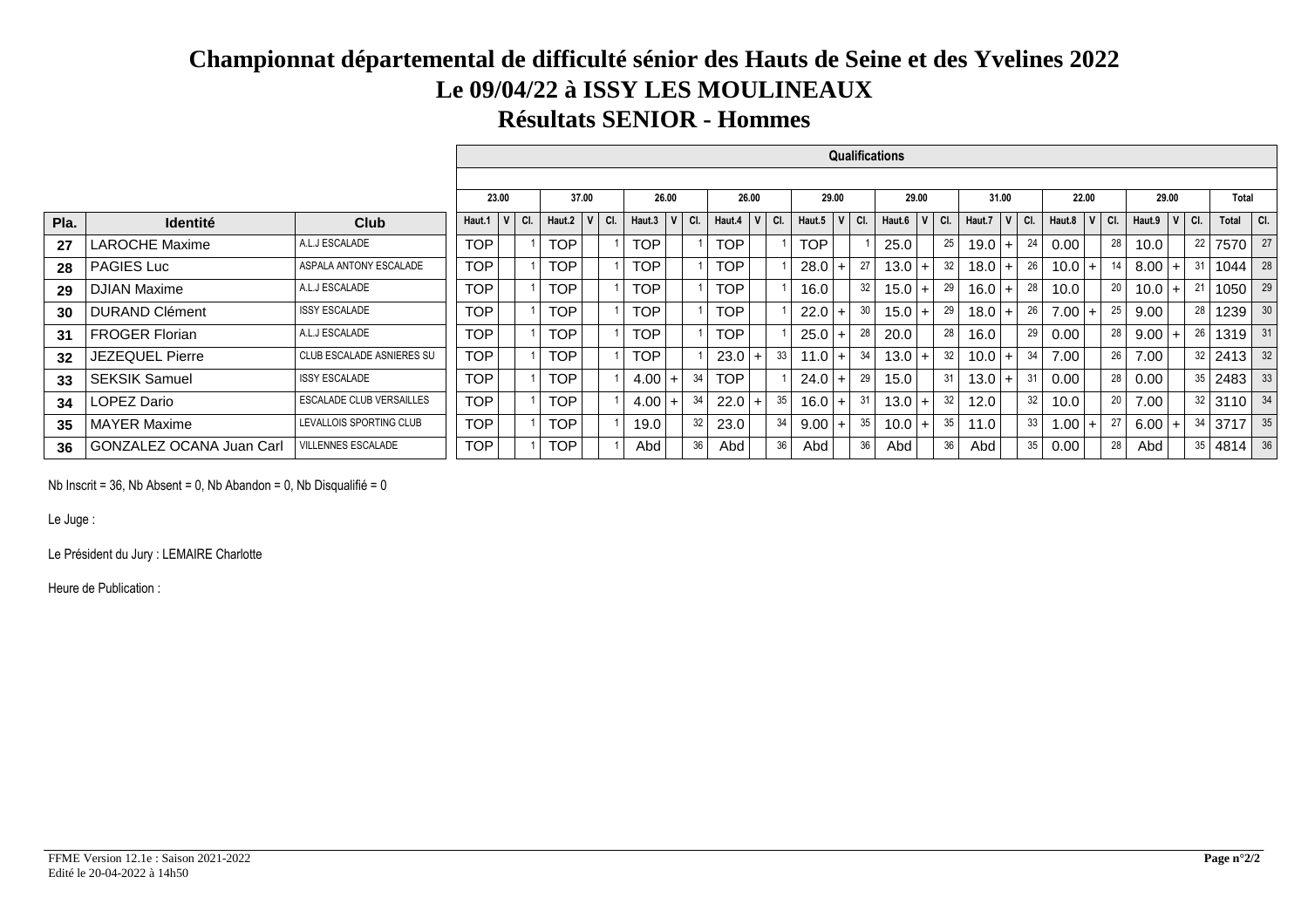#### **Championnat départemental de difficulté U20 et vétéran des Hauts de Seine et des Yvelines 2022Le 09/04/22 à ISSY LES MOULINEAUXRésultats VETERAN - Dames**

 $\sqrt{2}$ 

|                |                               |                                  |            |       |     |                |         |                        |     |            |           |            |       |                | <b>Qualifications</b> |         |                |            |         |           |         |    |          |                |                 |           |                  |
|----------------|-------------------------------|----------------------------------|------------|-------|-----|----------------|---------|------------------------|-----|------------|-----------|------------|-------|----------------|-----------------------|---------|----------------|------------|---------|-----------|---------|----|----------|----------------|-----------------|-----------|------------------|
|                |                               |                                  |            |       |     |                |         |                        |     |            |           |            |       |                |                       |         |                |            |         |           |         |    |          |                |                 |           |                  |
|                |                               |                                  |            | 31.00 |     | 35.00          |         | 26.00                  |     |            | 26.00     |            | 30.00 |                | 18.00                 |         |                | 28.00      |         | 30.00     |         |    |          | 29.00          |                 | Total     |                  |
| Pla.           | <b>Identité</b>               | <b>Club</b>                      | Haut.1     |       | CI. | Haut.2         | $V$ CI. | Haut.3<br>$\mathsf{V}$ | CI. | Haut.4     | $ V $ CI. | Haut.5     |       | CI.            | Haut.6                | v   cı. |                | Haut.7     | $V$ CI. | Haut.8    | V   CI. |    | Haut.9   | V <sub>1</sub> | CI.             | Total     | $ $ CI.          |
|                | <b>MORANDINI Natacha</b>      | A.L.J ESCALADE                   | <b>TOP</b> |       |     | <b>TOP</b>     |         | <b>TOP</b>             |     | <b>TOP</b> |           | 26.0       |       |                | <b>TOP</b>            |         |                | <b>TOP</b> |         | 23.0      |         |    | 17.0     | $+$            |                 | 144.      |                  |
| $\mathbf{2}$   | PONS Magali                   | ASPALA ANTONY ESCALADE           | <b>TOP</b> |       |     | <b>TOP</b>     |         | <b>TOP</b>             |     | <b>TOP</b> |           | <b>TOP</b> |       |                | 9.00                  | $+$     |                | <b>TOP</b> |         | 14.0      | $+$     |    | 12.0     |                |                 | 432.      |                  |
| 3              | REVOL Magali                  | <b>SURESNES ESCALADE</b>         | <b>TOP</b> |       |     | <b>TOP</b>     |         | <b>TOP</b>             |     | <b>TOP</b> |           | <b>TOP</b> |       |                | 9.00                  |         |                | $15.0 +$   |         | 16.0      |         |    | $9.00 +$ |                |                 | 1060      |                  |
| 4              | <b>CHOPLIN May</b>            | <b>SURESNES ESCALADE</b>         | <b>TOP</b> |       |     | <b>TOP</b>     |         | <b>TOP</b>             |     | <b>TOP</b> |           | <b>TOP</b> |       |                | 9.00                  |         |                | 16.0       |         | 12.0      | $+$     |    | $9.00 +$ |                | 4 I             | 1766      |                  |
| 5              | <b>VLAARDINGERBROEK Henja</b> | <b>LEVALLOIS SPORTING CLUB</b>   | <b>TOP</b> |       |     | <b>TOP</b>     |         | <b>TOP</b>             |     | <b>TOP</b> |           | 23.0       |       |                | 9.00                  |         |                | 16.0       |         | 12.0      |         |    | 10.0     |                |                 | 3 2029    |                  |
| 6              | <b>MAUBRUN Celine</b>         | LEVALLOIS SPORTING CLUB          | <b>TOP</b> |       |     | <b>TOP</b>     |         | <b>TOP</b>             |     | <b>TOP</b> |           | $21.0$ +   |       |                | 7.00                  |         |                | 16.0       | 3       | 14.0      |         |    | 7.00     |                |                 | 12   6781 |                  |
| $\overline{7}$ | <b>GOUJON Sandrine</b>        | ASPALA ANTONY ESCALADE           | <b>TOP</b> |       |     | <b>TOP</b>     |         | <b>TOP</b>             |     | <b>TOP</b> |           | 21.0       |       | 1 <sup>1</sup> | 5.50                  |         |                | $12.0 +$   |         | 10.0      |         |    | $8.00 +$ |                | 6 <sup>1</sup>  | 1267      |                  |
| 8              | MOISAN Stéphanie              | LEVALLOIS SPORTING CLUB          | <b>TOP</b> |       |     | <b>TOP</b>     |         | <b>TOP</b>             |     | 17.0       | 14        | $21.0$ +   |       |                | 7.00                  |         |                | 11.0       |         | 11.0<br>8 |         |    | $7.00 +$ |                |                 | 8 1737    |                  |
| 9              | <b>AMACH Fatima</b>           | SURESNES ESCALADE                | <b>TOP</b> |       |     | <b>TOP</b>     |         | <b>TOP</b>             |     | <b>TOP</b> |           | 22.0       |       |                | 4.00                  |         |                | 10.0       | 13 I    | 10.0      |         | 9  | 8.00     |                |                 | 1825      |                  |
| 10             | <b>GANCARZ Eva</b>            | <b>SURESNES ESCALADE</b>         | <b>TOP</b> |       |     | <b>TOP</b>     |         | <b>TOP</b>             |     | <b>TOP</b> |           | 19.0       |       | 14             | 7.00                  |         |                | 10.0       | 13      | 9.00      |         | 12 | 7.00     |                |                 | $8$ 2200  | 10 <sup>10</sup> |
| 11             | <b>CHIRK Sandra</b>           | ASPALA ANTONY ESCALADE           | <b>TOP</b> |       |     | <b>TOP</b>     |         | <b>TOP</b>             |     | 11.0       | 16        | 23.0       |       |                | 2.00                  |         |                | 10.0       | 10      | 10.0      |         | 8  | 0.00     |                | 16 I            | 3490      | 11               |
| $12 \,$        | <b>CHABOUD Nathalie</b>       | SEVR'ESCALADE - DYNAMIC SE       | <b>TOP</b> |       |     | <b>TOP</b>     |         | <b>TOP</b>             |     | 17.0       | 14        | 21.0       |       | 10             | 5.50                  |         |                | 10.0       |         | 10.0      |         | 9  | 7.00     |                | 12 <sup>°</sup> | 3635      | 12               |
| 13             | SZEWCZYK Hamida               | A.L.J ESCALADE                   | <b>TOP</b> |       |     | <b>TOP</b>     |         | <b>TOP</b>             |     | 24.0       | 12        | 20.0       |       | 13             | 5.50                  |         |                | 8.00       |         | 8.00      |         |    | $7.00 +$ |                |                 | 8 4646    | 13               |
| 14             | <b>LAMBERT Valérie</b>        | A.L.J ESCALADE                   | <b>TOP</b> |       |     | <b>TOP</b>     |         | <b>TOP</b>             |     | <b>TOP</b> |           | $20.0 +$   |       | 12             | 2.00                  |         |                | 2.00       | 17      | 8.00      |         |    | 6.00     |                |                 | 15 5124   |                  |
| 15             | <b>TRUBERT Elisabeth</b>      | <b>GRIMP'EN TETE</b>             | <b>TOP</b> |       |     | <b>TOP</b>     |         | <b>TOP</b>             |     | 8.00       | 17        | 4.00       |       | 17             | 4.00                  |         |                | 10.0       |         | 3.00      |         |    | 7.00     |                |                 | $12$ 7539 | 15               |
| 16             | <b>DUCOURS Virginie</b>       | <b>ENTENTE SPORTIVE SARTROUV</b> | <b>TOP</b> |       |     | 32.0<br>$\div$ | 16      | 9.00<br>$\ddot{}$      |     | 20.0       | 13        | 11.0       | $+$   | 15             | 5.50                  |         | 9 <sup>1</sup> | 11.0       |         | 8.00      |         |    | $7.00 +$ |                | 81              | 7572      | 16               |
| 17             | POLESE Lucie                  | <b>ISSY ESCALADE</b>             | 30.0       |       |     | 32.0           | 17      | TOP                    |     | <b>TOP</b> |           | 11.0       |       | 16             | 4.00                  |         |                | 10.0       | 13      | 9.00      |         |    | 0.00     |                |                 | 16 9763   | 17               |

Nb Inscrit = 17, Nb Absent = 0, Nb Abandon = 0, Nb Disqualifié =  $0$ 

Le Juge :

Le Président du Jury : LEMAIRE Charlotte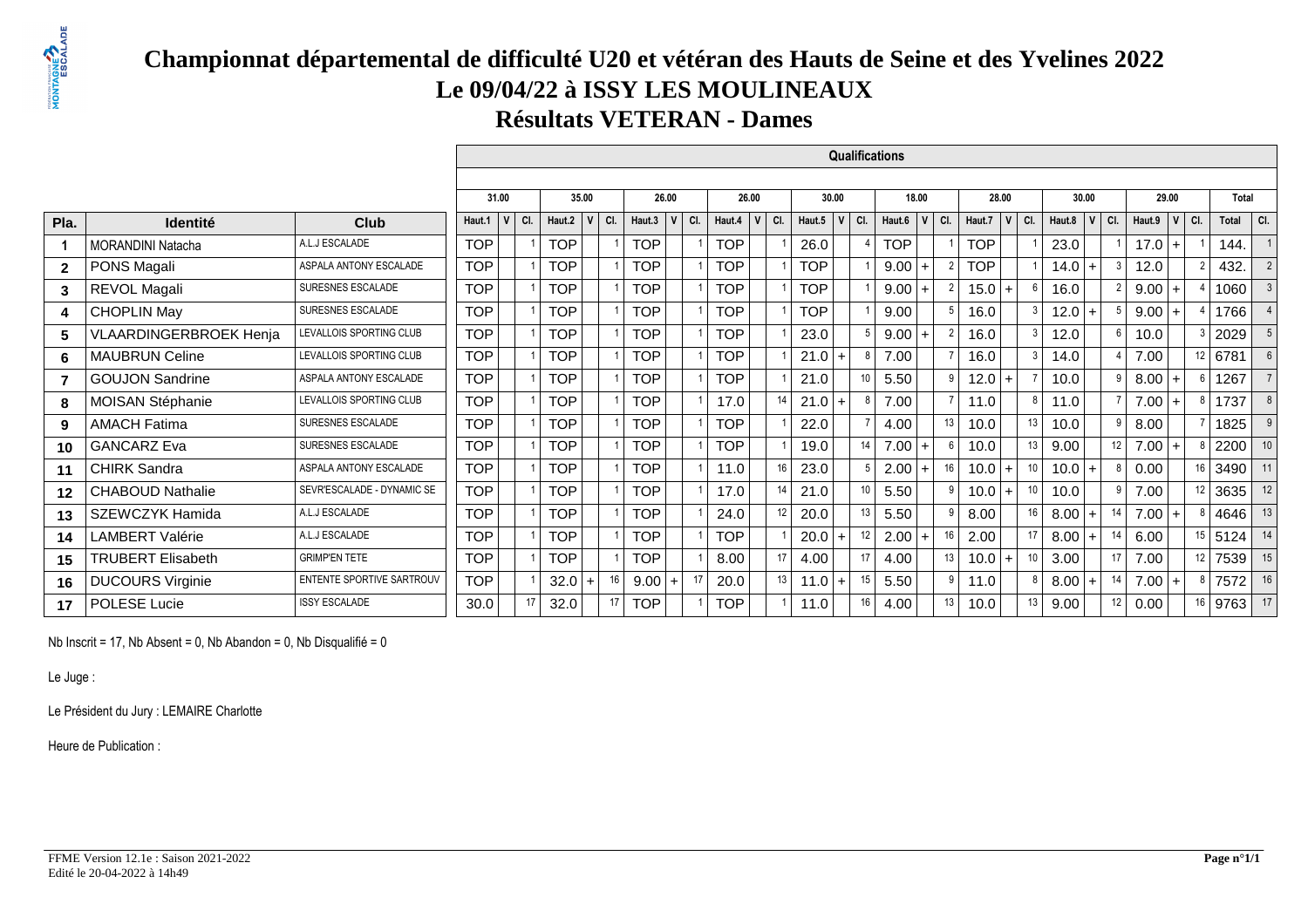#### **Championnat départemental de difficulté U20 et vétéran des Hauts de Seine et des Yvelines 2022Le 09/04/22 à ISSY LES MOULINEAUXRésultats VETERAN - Hommes**

 $\overline{\phantom{a}}$ 

|                |                             |                                  |            |                    |                |            |              |     |              |            |     |            |                |     |            | Qualifications      |    |              |     |             |     |          |           |                |          |           |                |           |                |
|----------------|-----------------------------|----------------------------------|------------|--------------------|----------------|------------|--------------|-----|--------------|------------|-----|------------|----------------|-----|------------|---------------------|----|--------------|-----|-------------|-----|----------|-----------|----------------|----------|-----------|----------------|-----------|----------------|
|                |                             |                                  |            |                    |                |            |              |     |              |            |     |            |                |     |            |                     |    |              |     |             |     |          |           |                |          |           |                |           |                |
|                |                             |                                  | 23.00      |                    |                | 37.00      |              |     |              | 26.00      |     | 26.00      |                |     | 29.00      |                     |    | 29.00        |     | 31.00       |     | 22.00    |           |                |          | 29.00     |                | Total     |                |
| Pla.           | <b>Identité</b>             | Club                             | Haut.1     | $\hat{\mathbf{v}}$ | CI.            | Haut. $2$  | $\mathsf{V}$ | CI. | Haut.3 $ V $ |            | CI. | Haut.4     | l v            | CI. | Haut.5     | CI.<br>$\mathsf{V}$ |    | Haut.6 $ V $ | CI. | V<br>Haut.7 | CI. | Haut.8   | CI.<br> V |                | Haut.9   | l v       | CI.            | Total     | $ $ CI.        |
| -1             | <b>BESSON Charles</b>       | <b>ESCALADE CLUB VERSAILLES</b>  | <b>TOP</b> |                    |                | <b>TOP</b> |              |     | <b>TOP</b>   |            |     | <b>TOP</b> |                |     | <b>TOP</b> |                     |    | <b>TOP</b>   |     | <b>TOP</b>  |     | 15.0     |           | $\overline{2}$ | 11.0     | $+$       | $\overline{2}$ | 2147      |                |
| $\mathbf{2}$   | <b>BOUCHET Emmanuel</b>     | <b>AGRIPPINE</b>                 | <b>TOP</b> |                    |                | <b>TOP</b> |              |     | <b>TOP</b>   |            |     | <b>TOP</b> |                |     | <b>TOP</b> |                     |    | <b>TOP</b>   |     | <b>TOP</b>  |     | 15.0     |           | $\mathcal{P}$  | 9.00     | $\ddot{}$ |                | 3395      | $\overline{2}$ |
| 3              | REZZOUK Madjid              | CLUB IGNYMONTAIN D'ESCALAD       | <b>TOP</b> |                    | $\overline{1}$ | <b>TOP</b> |              |     | <b>TOP</b>   |            |     | <b>TOP</b> |                |     | <b>TOP</b> |                     |    | 14.0         | 15  | <b>TOP</b>  |     | 17.0     |           |                | 9.00     |           | $\overline{7}$ | 5422      |                |
| 4              | <b>HARTMANN Jérémie</b>     | ASPALA ANTONY ESCALADE           | <b>TOP</b> |                    |                | <b>TOP</b> |              |     | <b>TOP</b>   |            |     | <b>TOP</b> |                |     | <b>TOP</b> |                     |    | 14.0<br>$+$  | 13  | <b>TOP</b>  |     | 10.0     |           |                | 15.0     |           |                | 5579      |                |
| 5              | <b>FLAMENT Pascal</b>       | <b>VILLENNES ESCALADE</b>        | <b>TOP</b> |                    |                | <b>TOP</b> |              |     | <b>TOP</b>   |            |     | <b>TOP</b> |                |     | <b>TOP</b> |                     |    | <b>TOP</b>   |     | <b>TOP</b>  |     | 10.0     |           |                | 9.00     | $\ddot{}$ |                | 6790      | $\overline{5}$ |
| 6              | LOCKWOOD Gabriel            | <b>VILLENNES ESCALADE</b>        | <b>TOP</b> |                    |                | <b>TOP</b> |              |     | <b>TOP</b>   |            |     | <b>TOP</b> |                |     | <b>TOP</b> |                     |    | <b>TOP</b>   |     | 30.0        |     | $12.0 +$ |           |                | 0.00     |           | 21             | 1316      | 6              |
| $\overline{7}$ | <b>TEFFOT Fabien</b>        | ASPALA ANTONY ESCALADE           | <b>TOP</b> |                    |                | <b>TOP</b> |              |     | <b>TOP</b>   |            |     | <b>TOP</b> |                |     | <b>TOP</b> |                     |    | <b>TOP</b>   |     | $12.0$ +    | 16  | $10.0 +$ |           |                | 9.00     |           | 7 <sup>1</sup> | 1447      |                |
| 8              | <b>RABARDEL Yannick</b>     | SURESNES ESCALADE                | <b>TOP</b> |                    |                | <b>TOP</b> |              |     | <b>TOP</b>   |            |     | <b>TOP</b> |                |     | <b>TOP</b> |                     |    | <b>TOP</b>   |     | $16.0$ +    | 9   | 10.0     |           |                | 9.00     |           | $\overline{7}$ | 1458      | 8              |
| 9              | DERUSSÉ Jérémy              | <b>VILLENNES ESCALADE</b>        | <b>TOP</b> |                    |                | <b>TOP</b> |              |     | <b>TOP</b>   |            |     | <b>TOP</b> |                |     | 28.0       |                     | 11 | $13.0$ +     | 16  | $16.0$ +    | 9   | 10.0     |           |                | 10.0     |           |                | 3 2563    | $\overline{9}$ |
| 10             | <b>MARTEAU Gael</b>         | <b>GRIMP'EN TETE</b>             | <b>TOP</b> |                    |                | <b>TOP</b> |              |     | 23.0         |            | 13  | <b>TOP</b> |                |     | <b>TOP</b> |                     |    | 25.0         |     | <b>TOP</b>  |     | 10.0     |           |                | 0.00     |           | 21             | 3123      | 10             |
| 11             | PRIOU Jean Luc              | <b>ENTENTE SPORTIVE SARTROUV</b> | <b>TOP</b> |                    |                | <b>TOP</b> |              |     | <b>TOP</b>   |            |     | <b>TOP</b> |                |     | 25.0       | $\ddot{+}$          | 13 | 13.0<br>$+$  | 16  | 17.0        | 8   | 9.00     |           | 14             | 9.00     |           |                | 5183      | 11             |
| 12             | <b>MOISAN Benjamin</b>      | LEVALLOIS SPORTING CLUB          | <b>TOP</b> |                    |                | <b>TOP</b> |              |     | <b>TOP</b>   |            |     | <b>TOP</b> |                |     | 24.0       |                     | 14 | 13.0         | 20  | 12.0        | 19  | 10.0     | $+$       | 5              | 8.00     | $\ddot{}$ | 11             | 7107      | 12             |
| 13             | <b>GUFFLET Christophe</b>   | <b>GRIMP'EN TETE</b>             | <b>TOP</b> |                    |                | <b>TOP</b> |              |     | 15.0         |            | 16  | <b>TOP</b> |                |     | 16.0       |                     | 16 | 25.0<br>l +  |     | 15.0        | 11  | 10.0     |           |                | 8.00     | $+$       | 11             | 7381      | $13$           |
| 14             | <b>ROULPH Pierre</b>        | SURESNES ESCALADE                | <b>TOP</b> |                    |                | <b>TOP</b> |              |     | <b>TOP</b>   |            |     | <b>TOP</b> |                |     | $15.0 +$   |                     | 17 | 18.0<br>$+$  | 11  | 12.0        | 19  | 0.00     |           | 20             | $9.00 +$ |           | 4              | 7580      | 14             |
| 15             | <b>BEN JELLOUL Marouane</b> | ASPALA ANTONY ESCALADE           | <b>TOP</b> |                    |                | <b>TOP</b> |              |     | 13.0         |            | 20  | <b>TOP</b> |                |     | <b>TOP</b> |                     |    | 20.0         | 10  | 12.0        | 19  | 0.00     |           | 20             | 0.00     |           | 21             | 1498      | 15             |
| 16             | <b>LAVERTY John Mathieu</b> | <b>ESCALADE CLUB VERSAILLES</b>  | <b>TOP</b> |                    |                | <b>TOP</b> |              |     | 6.00         |            | 22  | <b>TOP</b> |                |     | 15.0       |                     | 21 | 14.0         | 13  | 13.0        | 15  | 10.0     |           |                | 7.00     |           | 17             | 1781      | 16             |
| 17             | <b>BEAUVISAGE Thomas</b>    | ASPALA ANTONY ESCALADE           | <b>TOP</b> |                    |                | <b>TOP</b> |              |     | 4.00         |            | 26  | <b>TOP</b> |                |     | 15.0       | $+$                 | 17 | 13.0<br>$+$  | 16  | $13.0 +$    | 13  | 9.00     |           | 14             | 8.00     | $+$       | 11             | 1908      | 17             |
| 18             | <b>SEHEUX Pascal</b>        | <b>AGRIPPINE</b>                 | <b>TOP</b> |                    |                | <b>TOP</b> |              |     | 9.00         |            | 21  | <b>TOP</b> |                |     | 27.0       |                     | 12 | 13.0         | 20  | $12.0 +$    | 16  | 7.00     | $+$       | 16             | 7.00     |           | 17             | 2210      | 18             |
| 19             | <b>BERTOU Cedric</b>        | LEVALLOIS SPORTING CLUB          | <b>TOP</b> |                    |                | <b>TOP</b> |              |     | 17.0         |            | 14  | 22.0       |                | 22  | 15.0       |                     | 17 | 15.0         | 12  | 12.0<br>$+$ | 16  | 1.00     |           | 19             | 8.00     |           | 14             | 2370      | 19             |
| 20             | <b>BRAUNSCHWEIG Yves</b>    | <b>BLOC INDOOR</b>               | <b>TOP</b> |                    |                | Abd        |              | 26  | 17.0         |            | 14  | <b>TOP</b> |                |     | Abd        |                     | 26 | <b>TOP</b>   |     | Abd         | 25  | Abd      |           | 20             | Abd      |           | 21             | 2767      | $20\,$         |
| 21             | <b>AMATHIEU Stephane</b>    | <b>ISSY ESCALADE</b>             | <b>TOP</b> |                    | -1             | <b>TOP</b> |              |     | 4.00         | $\ddot{}$  | 24  | <b>TOP</b> |                |     | 14.0       |                     | 23 | 12.0         | 24  | 14.0        | 12  | 7.00     |           | 17             | 7.00     |           | 15             | 2848      | 21             |
| 22             | <b>PETREMANT Patrick</b>    | CLUB ESCALADE ASNIERES SU        | <b>TOP</b> |                    |                | <b>TOP</b> |              |     | 15.0         |            | 16  | 12.0       | $\ddot{}$      | 26  | 15.0       | $+$                 | 17 | 13.0<br>$+$  | 16  | $13.0 +$    | 13  | 7.00     |           | 17             | 7.00     |           | 17             | 3315      | $22\,$         |
| 23             | <b>TREUIL Francois</b>      | <b>AGRIPPINE</b>                 | <b>TOP</b> |                    |                | <b>TOP</b> |              |     | 15.0         |            | 16  | 23.0       | $\overline{ }$ | 21  | 24.0       |                     | 14 | 13.0         | 20  | 12.0        | 19  | 0.00     |           | 20             | 7.00     |           | 15             | 3833      | $23\,$         |
| 24             | <b>MAINGUY Sébastien</b>    | <b>BLOC INDOOR</b>               | <b>TOP</b> |                    |                | <b>TOP</b> |              |     | 6.00         |            | 22  | 15.0       |                | 25  | 14.0       |                     | 22 | 13.0         | 20  | 11.0        | 23  | 0.00     |           | 20             | 0.00     |           | 21             | 7618      | 24             |
| 25             | <b>DIF Karim</b>            | <b>ISSY ESCALADE</b>             | <b>TOP</b> |                    |                | <b>TOP</b> |              |     | 15.0         |            | 16  | 16.0       |                | 23  | 5.00       |                     | 25 | 0.00         | 26  | 0.00        | 25  | 0.00     |           | 20             | 0.00     |           | 21             | 8041      | $25\,$         |
| 26             | <b>METTOUT Eric</b>         | <b>AGRIPPINE</b>                 | <b>TOP</b> |                    |                | <b>TOP</b> |              |     | 4.00         | $\ddot{+}$ | 24  | 16.0       |                | 23  | $9.00 +$   |                     | 24 | 9.00         | 25  | 11.0        | 24  | 0.00     |           | 20             | 6.00     | $+$       |                | 20   8181 | 26             |